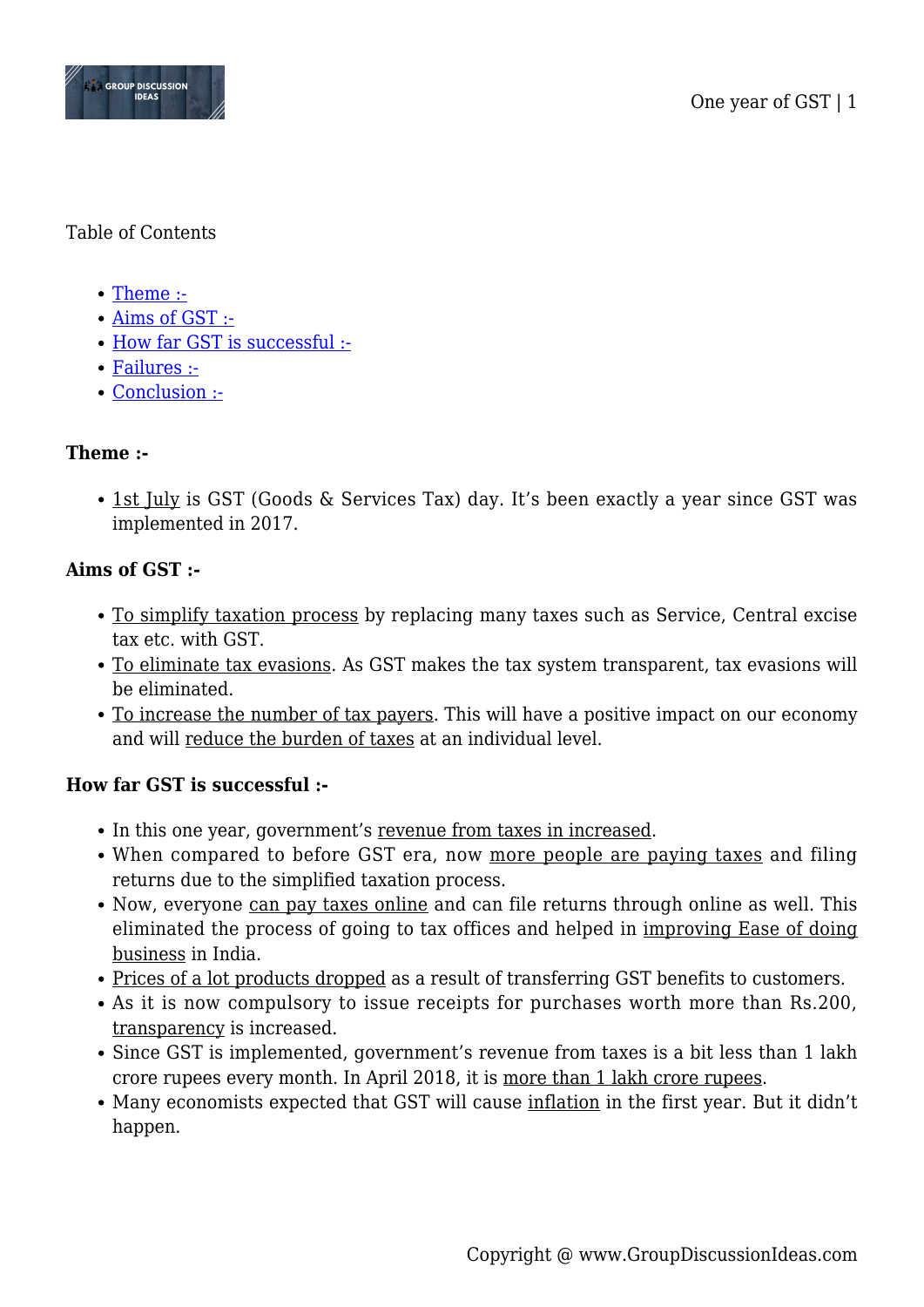

#### **Failures :-**

- There is a lot of <u>criticism on not including petroleum products in GST</u> even in the situations of high international crude oil prices. Not just petro products, but electricity and stamp duty are also not brought under GST.
- Calling GST as 'One Nation One Tax' may not be right yet because there are multiple tax rates. GST is not simple process as it was intended to. World Bank said that India's GST is the among the most complex GST in the world.
- Many faced technical issues while going through the online process. Technical department of GST wasn't equipped well. Especially on the last day of filing returns, many people faced server issues.
- Many people were confused in the initial days of GST, because tax slabs and allocation of products in tax slabs changed multiple times.
- Government didn't put enough efforts on educating people on GST. Still many people do not have enough knowledge on Goods & Services Tax.
- There is no tribunal to address grievances, as a result people are forced to approach high courts in case of issues.
- In the initial days, refunds were not issued in time to exporters. RBI report revealed that exports decreased in that particular time due to this issue.
- There is a criticism in assigning products to tax slabs. For example, luxury item Gold is under 5% Tax slab. (There are four tax slabs in GST – 5%, 12%, 18% and 28%)

## **Conclusion :-**

Though there were some loopholes, GST is successful as it could increase tax revenue and brought many people under the ambit of tax system. Difficulties are inevitable in the starting days because GST is a big change for people as well as for administration. By solving the present problems, we can make India's GST the best in the world.

[polldaddy poll="10044893″]

# **Your Turn…**

What is your opinion on this topic? Join in the Group Discussion by adding your views in the comment section below. Subscribe to our blog to read answers to trending GD topics.